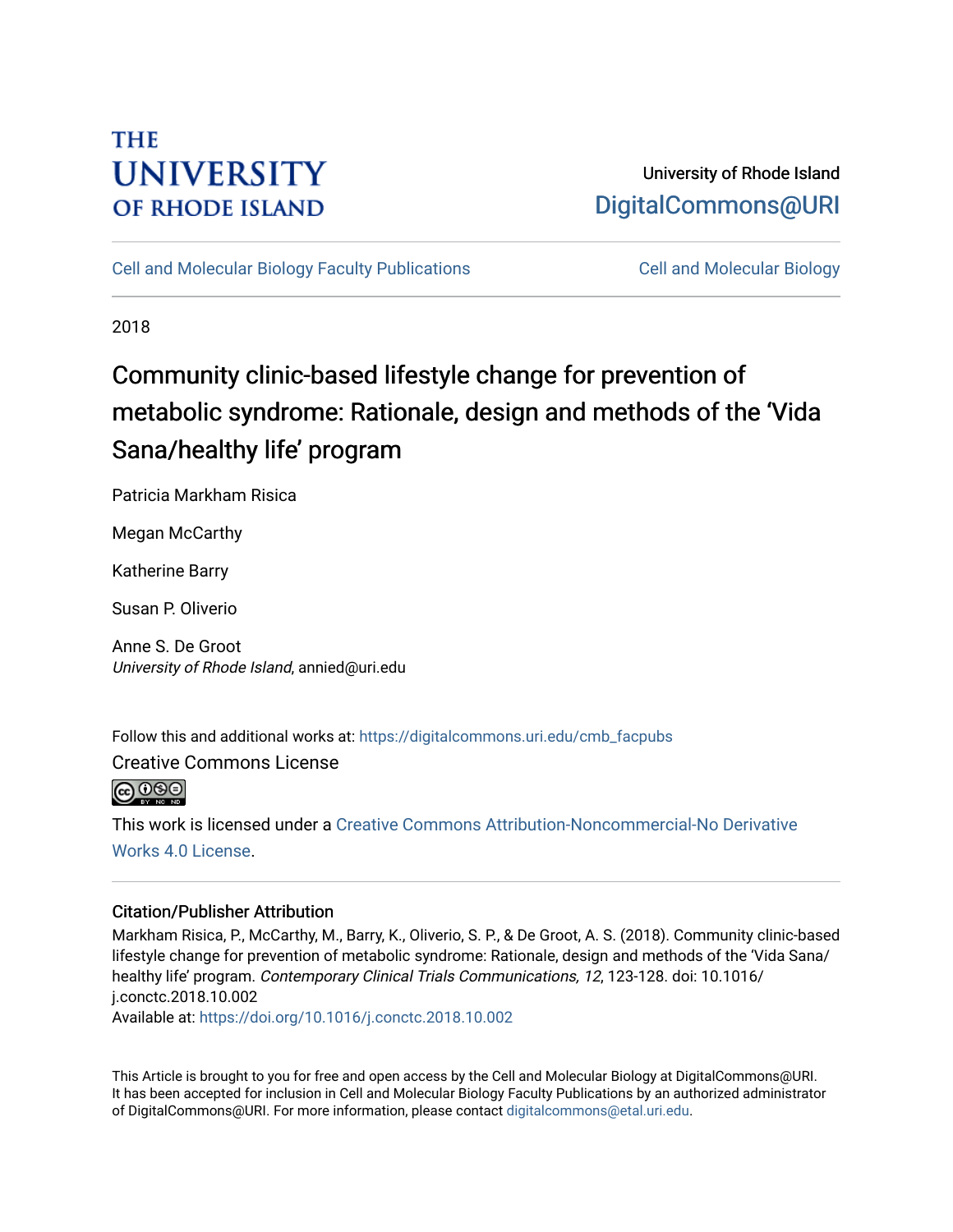Contents lists available at [ScienceDirect](http://www.sciencedirect.com/science/journal/24518654)



### Contemporary Clinical Trials Communications

journal homepage: [www.elsevier.com/locate/conctc](https://www.elsevier.com/locate/conctc)



## Community clinic-based lifestyle change for prevention of metabolic syndrome: Rationale, design and methods of the 'Vida Sana/healthy life' program



P[a](#page-1-0)tricia Markham Risica<sup>a[,b,](#page-1-1)[c,](#page-1-2)</sup>\*, Meghan McCarthy<sup>[d](#page-1-4)</sup>, Kath[e](#page-1-5)rine Barry<sup>d</sup>, Susan P. Oliverio<sup>e</sup>, Anne S. De Groot<sup>[f,](#page-1-6)[g](#page-1-7)</sup>

<span id="page-1-0"></span><sup>a</sup> *Center for Health Equity Research, Brown University School of Public Health, Box G-S121, Providence, RI, 02912, USA*

<span id="page-1-1"></span><sup>b</sup>*Department of Behavioral and Social Sciences, Brown University School of Public Health, Box G-S121, Providence, RI, 02912, USA*

<span id="page-1-2"></span>c *Department of Epidemiology Brown School of Public Health, Providence, RI, 02912, USA*

<span id="page-1-5"></span><sup>e</sup>*Department of Internal Medicine, Warren Alpert School of Medicine, Brown University, Providence, RI, 02903, USA*

<span id="page-1-6"></span>f *Institute for Immunology and Informatics, University of Rhode Island, 02903, USA*

<span id="page-1-7"></span><sup>g</sup> *Clínica Esperanza/Hope Clinic, Providence, RI, 02909, USA*

#### ABSTRACT

*Purpose:* and Objectives: The risk of diseases associated with Metabolic

Syndrome (MetS) is higher for Hispanics living in the northeastern United States than for other racial and ethnic groups. Higher risk of diabetes, high blood lipids, obesity and limited access to continuity of care are all factors that also contribute to disproportionately poorer chronic disease outcomes for Hispanics.

*Intervention approach:* This article describes the planning and implementation of, and evaluation plans for the Vida Sana Program (VSP), a community-based group intervention created to address the identified MetS risks by encouraging healthier diet and physical activity behaviors among a low-income, largely Spanish speaking, and literacy limited uninsured population. Developed in response to recent calls for culturally-tailored interventions, VSP is conducted by trained bicultural/bilingual *Navegantes*, who deliver a culturally sensitive, fun and engaging eight-week, in-person educational series through group meetings. The intervention also includes a 40-page colorful, picture and graphic enhanced booklet to be used in the group setting and at home. The intervention focused on screening for MetS-associated disease risk factors, understanding chronic disease management, encouraging medication adherence, increasing physical activity, and healthful dietary changes such as limiting alcohol, sodium, unhealthy fats and excess carbohydrate intake, while emphasizing portion control, whole grains and healthy fats.

*Conclusions:* This creative, community-based approach fills an important gap in the community and in the public health literature, is well liked by health literacy limited patients, and will provide an important model of successfully engaging the Hispanic community on these important health issues.

#### **1. Introduction**

Northeastern US Hispanic populations are at higher risk of behavioral and metabolic risk factors and lower access to health screening and care than other groups [[1](#page-6-0)]. Community-based interventions inform and engage community members at risk for metabolic syndrome associated diseases about simple ways to manage their diseases and modify their diet and exercise regimens, which may result in lower risks of morbidity and costs of care.

The Hispanic population in the US represents a variety of cultures, birth places and levels of socioeconomic status. Still, higher behavioral and metabolic risk factors are found for the group as a whole. Hispanic populations in the United States are at higher risk for cardiovascular disease [[2](#page-6-1)] and diabetes due to the prevalence of metabolic syndrome risk factors in the population [\[3\]](#page-6-2). For example, Hispanic populations had higher risk of hypertension, diabetes, obesity, and had higher mean total cholesterol, and triglycerides and lower mean HDL levels compared to non-Hispanic White populations (NHW) [[2](#page-6-1)]. The higher prevalence of diabetes among Hispanics compared with NHW is made more problematic by the fact that as much as 40% of diabetes among this group is undiagnosed [\[3\]](#page-6-2).

Metabolic syndrome (MetS) is a condition combining hyperglycemia/insulin resistance, obesity and dyslipidemia [[4](#page-6-3)]. Hispanics are the highest risk racial/ethnic group in the US for developing metabolic syndrome.5,6Among MetS criteria in 2007–2012 data, Mexican American women have higher risk of high waist circumference, lower HDL and higher fasting blood glucose compared with NHW women; while Mexican American men have higher risk of fasting blood glucose

<https://doi.org/10.1016/j.conctc.2018.10.002>

Received 2 July 2018; Received in revised form 9 October 2018; Accepted 17 October 2018 Available online 25 October 2018 2451-8654/ © 2018 Published by Elsevier Inc. This is an open access article under the CC BY-NC-ND license (http://creativecommons.org/licenses/BY-NC-ND/4.0/).

<span id="page-1-4"></span><sup>d</sup> *Brown University, Providence, RI, 02912, USA*

<span id="page-1-3"></span><sup>∗</sup> Corresponding author. Center for Health Equity Research, Brown University School of Public Health, Box G-S121, Providence, RI, 02912, USA. *E-mail addresses:* [patricia\\_risica@brown.edu](mailto:patricia_risica@brown.edu) (P.M. Risica), [meghan\\_mccarthy@brown.edu](mailto:meghan_mccarthy@brown.edu) (M. McCarthy), [katherine\\_barry@brown.edu](mailto:katherine_barry@brown.edu) (K. Barry), [sueoliverio@gmail.com](mailto:sueoliverio@gmail.com) (S.P. Oliverio), [dr.annie.degroot@gmail.com](mailto:dr.annie.degroot@gmail.com) (A.S. De Groot).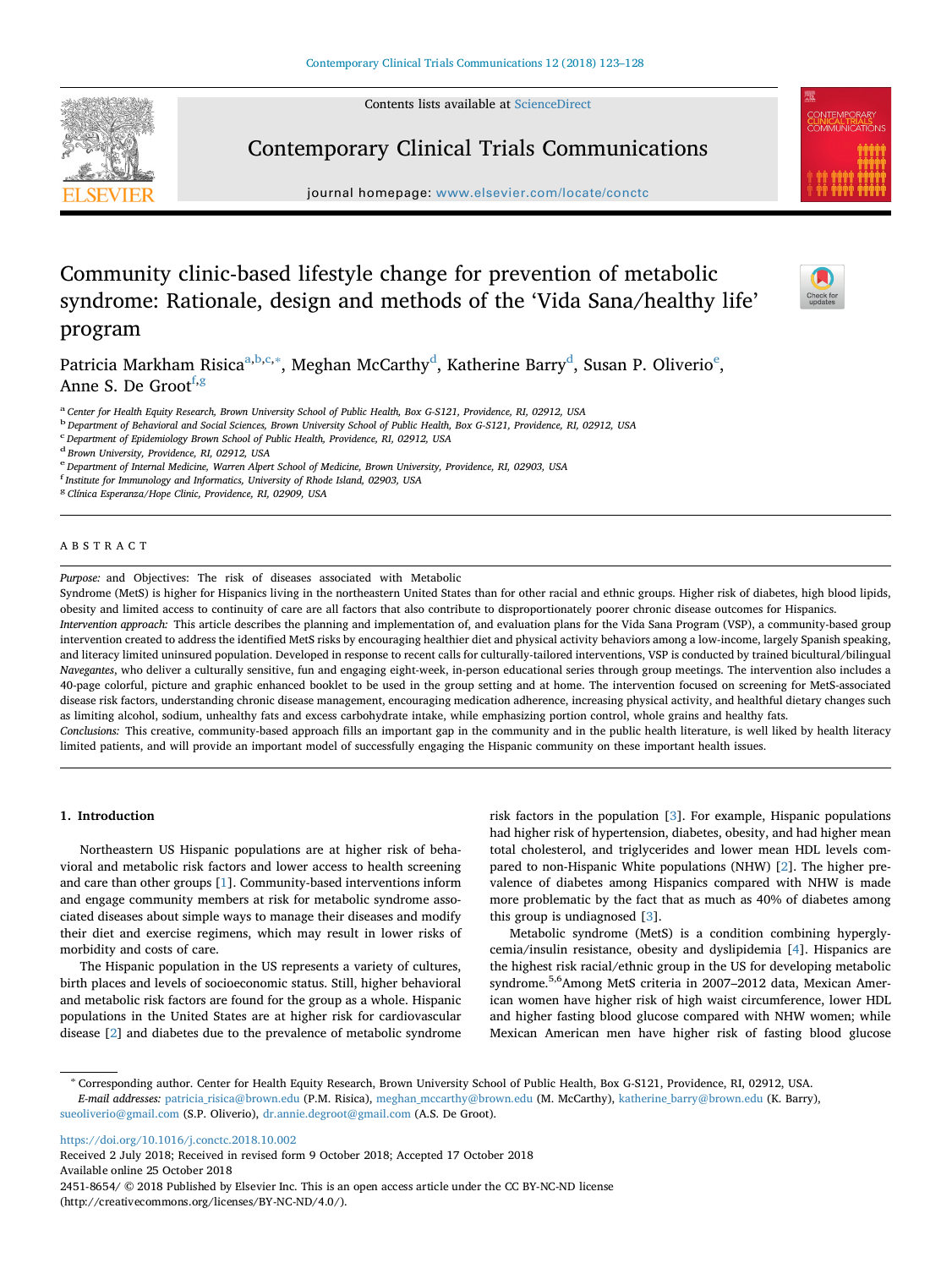compared with NHW men [\[6](#page-6-4)]. In the northeast, Hispanic women are at higher risk of Diabetes and MetS z score compared to NHW women [[1](#page-6-0)]. The prevalence of MetS rose approximately 35% from 1988 to 1994 to 2007–2012 among adults living in the United States [[6](#page-6-4)]. More than a third of the population of US adults met the clinical criteria for MetS in 2012, indicating increasing risk for several chronic diseases such as type II diabetes, obesity and cardiovascular disease [\[6\]](#page-6-4).

Behavioral risk factors are inconsistent for US Hispanics. Overall smoking and alcohol consumption are lower, but sedentary behaviors and physically inactive are higher than for NHW [[7](#page-6-5)]. Dietary habits of recent Hispanic immigrants are healthier than NHW, but become similar with acculturation [[7](#page-6-5)[,8\]](#page-6-6). Consumption of sugary drinks and low fruit and vegetable consumption contributes to disease risk. More than half (53%) of Hispanics drink sugary soda daily or weekly as compared to about a third (37%) of Non-Hispanic White according to a nationallyrepresentative bilingual survey [\[9\]](#page-6-7). Hispanics were also less than half as likely (7%) as Non-Hispanic Whites (18%) to report eating five or more servings of fruits and vegetables on average per day [[9](#page-6-7)].

Clínica Esperanza/Hope Clinic (CEHC), on the west side of Providence, Rhode Island serves a low-income, uninsured, largely Spanish speaking, and literacy limited population. This study documents the methodology and implementation of the Vida Sana Program (VSP), which was developed to increase the engagement of CEHC community members and patients in the prevention and treatment of MetS and related diseases by encouraging healthier lifestyles.

#### **2. Methods**

#### *2.1. Overview of VSP*

VSP was developed and is provided by CEHC to CEHC patients and to interested community members. Patients of CEHC experience many of the characteristics of MetS and report many of the associated behaviors, which prompted providers to create a supportive, accessible lifestyle intervention to address these risks. VSP is offered at CEHC (during clinic hours) and also at community sites that partner with CEHC (local churches and community centers). VSP intervention was designed to be sensitive to the cultural, social and linguistic factors that affect CEHC patients and those of other similar free clinics, enabling the patients and community members to expand their health literacy (HL) and allow them to take ownership of their own health.

In 2012, collaborators at the Institute for Education on Health and Research (IEHR) worked with CEHC's team of trained Community Health Workers (*Navegantes)* to develop and lead the VS program. The VSP curriculum uses the Thumbs Up™ materials including workbooks and presentation materials created by IEHR, which facilitate learning through simple terminology and vivid imagery, engaging participants in their health through interactive learning. Navegantes create a mutually supportive, engaging environment for participants, through the use of group games and story-telling, while also celebrating accomplishments with certificates. Created to serve the mostly lower health literate and reading literacy limited clinic population, the interactive eight-week course provides participants with information on basic nutritional principles, healthy lifestyle choices, and management of chronic disease, such as Type II Diabetes and Cardiovascular Disease using simple, easy to understand terminology.

#### *2.2. Recruitment of participants and eligibility criteria*

Participants in VSP are usually recruited into the program by providers at CEHC, who refer them for enrollment if they have or are at risk for hypertension, elevated blood lipids, high BMI or waist circumference, prediabetes, or elevated fasting blood glucose or Hemoglobin A1C. Risk is determined as of Hispanic ethnicity or having a family history of the condition. Others who may or may not be CEHC patients seek out the VSP after finding out about the program through

word-of-mouth from other participants. VSP has also been held at community locations outside of CEHC, where staff members at the host organization recruit participants. In the past, classes have taken place at the nearby Guatemalan Consulate and at local neighborhood elderly centers that serve the Hispanic population and Spanish-speaking churches in Providence.

#### *2.3. Program administration*

Funding from various organizations external to CEHC has been procured to cover the approximately \$5000 to \$7500 cost for a complete (Orientation  $+ 8$  Sessions) VSP class for enrollment of 15–20 participants. Costs include personnel salaries and benefits, printing of educational materials, participant incentives, medical supplies, and class refreshments.

VSP provides incentives in the form of gift cards and healthy snacks to motivate participants to attend. Each person is given a \$10 gift card for enrolling, another \$10 gift card if they complete the eight weeks of the program, and a third \$10 gift card if they attend their follow-up appointment at 12 weeks after the start of the program.

To make VSP more accessible for parents of young children, childcare services are provided at the clinic by staff members when necessary, so that participants know their children are safe and cared for while they attend the class without having to pay for costly babysitting services.

#### **3. Intervention**

VSP is provided in 2-h group sessions by Navegantes. The groups involve approximately 70% discussion and 30% sharing of information, using Thumbs Up! course materials.

*Navegantes* are Community Health Workers (CHW) trained to perform various roles within CEHC, as well as to lead VSP classes. *Navegantes* at CEHC have an ongoing relationship with many patients as they provide a source of support in navigating the healthcare system, including screening participants for eligibility for subsidized health insurance or free care programs at the local hospitals, providing interpretation for the medical providers at CEHC and meeting one-on-one with patients to explain their metabolic indicators. The *Navegantes'* bilingual and bicultural community identities coupled with their role aiding patients in the clinical setting provides an excellent foundation for the additional instruction role of *Navegantes* in healthy lifestyle courses, such as VSP. VSP classes, offered in small groups (10–18 participants) in English and Spanish, are designed to develop and sustain healthy social norms and support by integrating teaching, learning and motivation with the social and community setting.

#### *3.1. Recruitment of community health workers*

Careful selection of *Navegantes* at CEHC is paramount in interacting effectively with the patient groups. *Navegantes* are chosen to be bilingual and bicultural and for their ability to be comfortable working with members of the community and speaking to a group. To engage community members during initial recruitment of *Navegantes*, the Medical Director at CEHC reached out to local community organizations and healthcare systems with information about the training process and employment opportunities.

#### *3.2. Training of community health workers*

*Navegante* training, beginning in 2010, occurring annually and funded by community businesses, consists of a 10-week intensive program that teaches skills related to health care case management, medical interpretation, lifestyle coaching for VSP and diabetes prevention programs, first aid, CPR and AED use. Training in Medical Interpretation is also provided, free of charge. Upon successful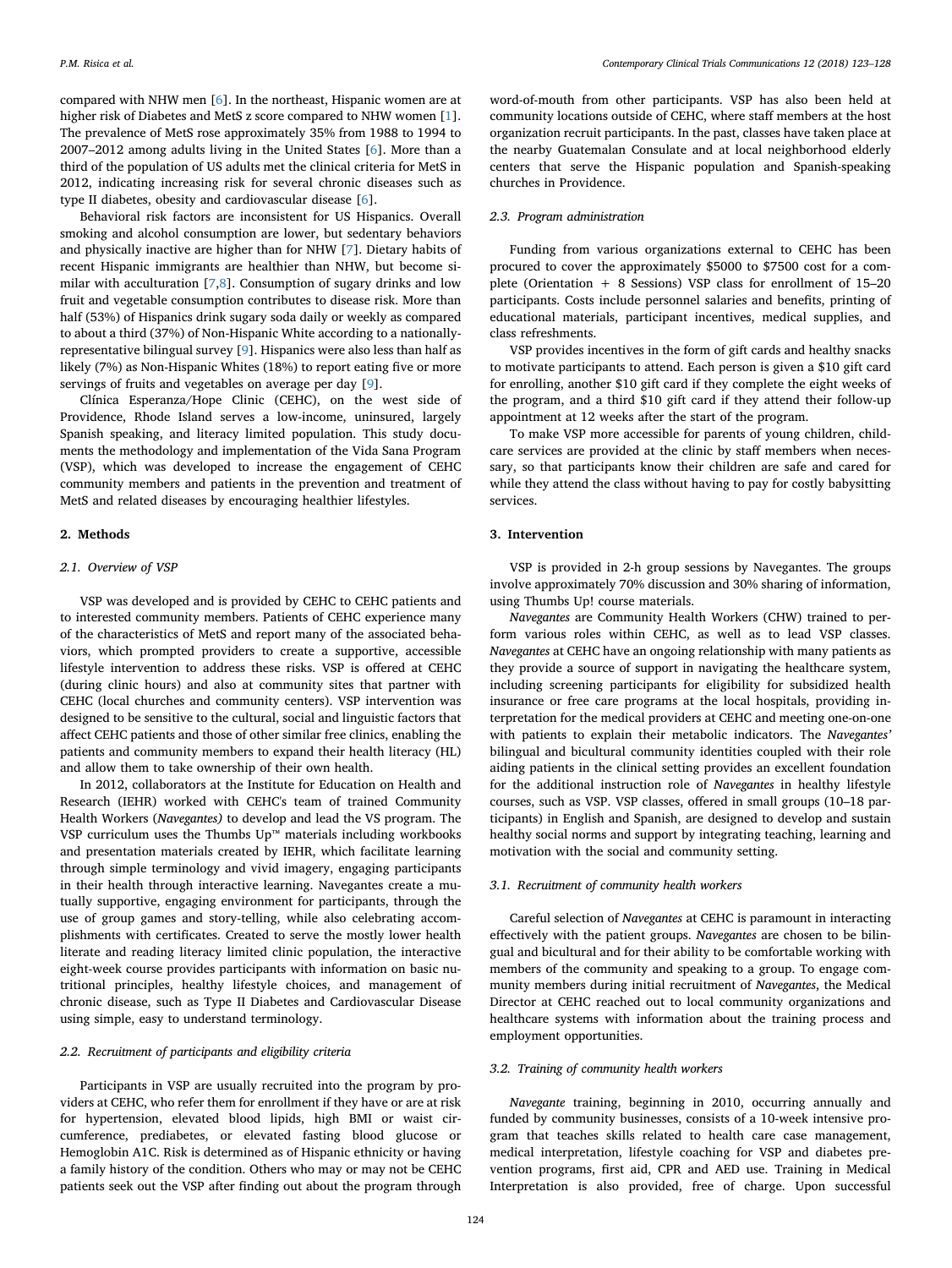completion of the program, *Navegantes* receive Navegante Training Completion and Medical Interpreter Training Completion certificates. The *Navegante* training program is completely cost-free to participants; following a period of observational internships at CEHC and at other organizations, the participants are eligible for formal certification as a CHW by the state of Rhode Island after additional experiential learning.

*Navegantes* who facilitate the VSP sessions receive more extensive training specific to VSP. These trainings include observing sessions held by other *Navegantes,* co-teaching a class with another *Navegante* and leading several sessions under the supervision of the *Navegante* Coordinator. Each of the classes follows a standard VSP curriculum containing specific learning objectives for each session, but each *Navegante* brings an individualized teaching style to make the program unique and engaging for the participants.

#### *3.3. VSP written materials*

A "Thumbs Up! - Healthy Living," 44-page bound packet of materials was developed by the Institute for Education on Health and Research (IEHR) [[10\]](#page-6-8) based on evidence-based strategies compiled by the NIH to overcome health literacy limitations. Health Literacy was identified by medical team members at CEHC as a major barrier to improving the health of CEHC patients who had health problems related to MetS [[11\]](#page-6-9). Strategies employed by the IEHR materials include provision of many images with minimal text to facilitate interactive, discussion-based sessions. The colorful graphics illustrate important health indicators such as Hemoglobin A1C and BMI with visuals that are clearer and more accessible to health literacy limited populations than a text-based explanation. Using a "Thumbs Up! ™" approach, readers get a sense of how clinical numbers are assessed and for each, the healthy range to target. As the name implies, Thumbs Up! uses images of an up or down thumb in varying sizes, sometimes configured on a number line in place of numbers to convey healthier and less healthy, as in BMI or cholesterol numbers, or better and worse choices as in among of dietary fat or beverage options [\(Fig. 1](#page-3-0)). The complexity of clinical numbers or even less complicated ideas such as exercises and healthy foods are better conveyed when explained with graphics. Actual labels of foods commonly consumed by participants show readers where to find numbers of calories, type of fat and sugar and challenge the reader to compare labels and pick the healthiest option. Pictures of the colorful package labels are provided for many heathier and less healthy options, along with the thumbs up or down to make identifying these options easier. The visuals also include people of various ages and of various skin-tones depicting a range of cultural groups to which participants might identify. These materials have been well-received by participants and *Navegantes*.

<span id="page-3-0"></span>

#### *3.4. Session content*

VSP is delivered by *Navegantes* who foster social support among the group while teaching the information in each session (See [Table 1](#page-4-0)). Participants are greeted at each session and asked to sign an attendance sheet before being welcomed to enjoy healthy snacks. As *Navegantes* strive for an enjoyable, social atmosphere that encourages attendance each week, participants are exposed to healthy foods that may be perceived to be unusual, but provide examples of options that could incorporated a healthy diet, and an opportunity to test the snacks without spending money on something new. *Navegantes* begin each session with a review of the information from the previous week, and end each session by asking participants to set health-related goals based on the session content.

During the week, the *Navegante* instructing the next session reaches out to each participant by telephone to remind them of the location, confirm their attendance and reinforce their session content and their personal goals. *Navegantes* chat with participants and encourage participation through this personal connection.

The course begins with an orientation session in which participants have a chance to acquaint themselves with the program and with their classmates. The eight weeks of sessions then begin with conduct of baseline measures of metabolic indicators and knowledge assessment during Session 1. Participants may enter the program as late as Session 3, and initial data collection is scheduled individually for those instances. The full series is conducted over eight sessions that include knowledge and skills related to each topic, motivation to apply the information and skills at home, while addressing likely barriers and fostering social support.

#### **4. Evaluation measures**

#### *4.1. Data collection*

Measures are collected during Session 1 or the first session attended. The measures include anthropometries, blood chemistries and an assessment of diet, health and wellness knowledge.

#### *4.2. Anthropometry and blood chemistries*

The following measures are taken by a *Navegante/*medical assistant overseen by a nurse at weeks 1, 8 and 12 as follows:

- Weight and BMI: Participants are weighed without shoes on a scale dedicated to the VSP. Height is measured at the first evaluation on the stadiometer attached to the dedicated scale, also without shoes. BMI is calculated using these measurements as weight (kg) divided by height (meters) squared.
- Fasting Blood Glucose: Blood glucose testing is conducted using the Assure Platinum 7-Second Blood Glucose Meter [[12\]](#page-6-10).
- Hemoglobin A1c: HbA1c testing is done using the Alere Afinion, which offers accurate results from 1.5 μL of finger stick or venous whole blood [\[13](#page-6-11)].
- Cholesterol: Fasting cholesterol is tested using the mobile Alere Cholestech LDX [\[14](#page-6-12)].
- Blood Pressure: Systolic and diastolic blood pressure measures are taken by trained staff members using a calibrated sphygmomanometer that is dedicated to the VSP. Blood pressure is measured twice, with at least 5 min between measurements. If there is a significant difference between the first two readings, blood pressure is measured again at the end of the session, and this value is used.
- Waist Circumference: A dedicated paper measuring tape is used to measure patients' waist circumference just above the hip bones, at the widest point.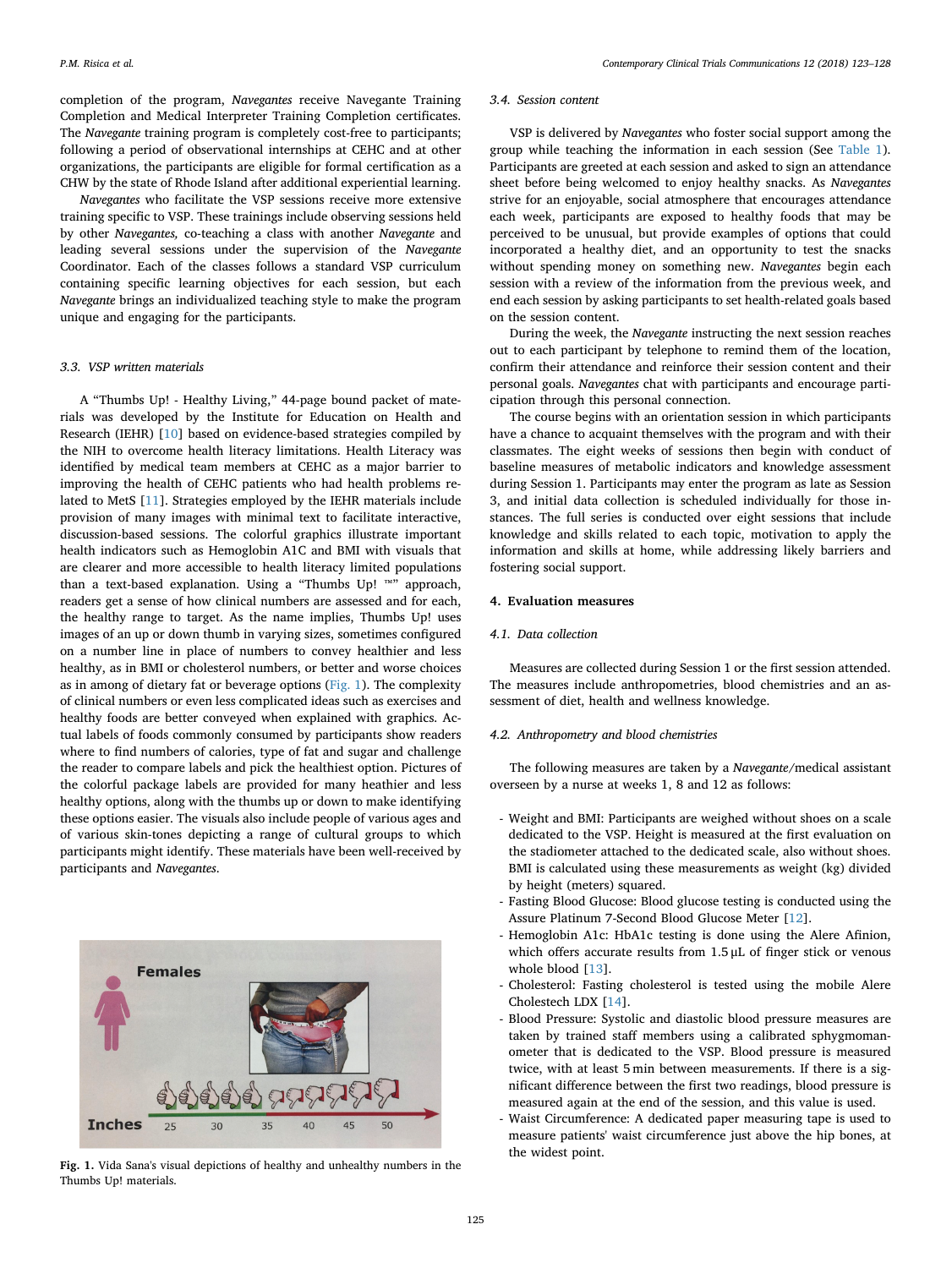#### <span id="page-4-0"></span>**Table 1**

Content of Vida Sana sessions.

| Session                 | Topics                                        | Activities                                                             |  |  |  |
|-------------------------|-----------------------------------------------|------------------------------------------------------------------------|--|--|--|
| Orientation             | Introduction to VSP Benefits and risks of VSP | Ice Breaker                                                            |  |  |  |
| 1                       | Initial "Knowing Your Numbers"                | Discussion of metabolic indicators                                     |  |  |  |
|                         |                                               | Baseline indicator measurements                                        |  |  |  |
|                         |                                               | Statements to consider and form a response:                            |  |  |  |
|                         |                                               | • "I would like to learn ", "Healthy habits that I have are ",         |  |  |  |
|                         |                                               | • "Unhealthy habits that I have are "                                  |  |  |  |
|                         |                                               | • "My favorite kind of exercise is "                                   |  |  |  |
|                         |                                               | • "My favorite food is ".                                              |  |  |  |
|                         |                                               | Set a health goal for the following week.                              |  |  |  |
|                         |                                               | Begin, "Knowing Your Numbers"                                          |  |  |  |
| 2                       | "Knowing Your Numbers"                        | Discussion of risk factors for pre-diabetes                            |  |  |  |
|                         | Diabetes                                      | • Model of disease                                                     |  |  |  |
|                         |                                               | • Risk factors & pre-diabetes                                          |  |  |  |
|                         |                                               | • Nutritional modifications                                            |  |  |  |
|                         |                                               | • Medications                                                          |  |  |  |
|                         |                                               | • Monitoring numbers at home                                           |  |  |  |
|                         |                                               | Overall discussion of nutrition and weight management for MetS         |  |  |  |
|                         |                                               | • Understanding nutritional labels                                     |  |  |  |
|                         |                                               | • Discussion about how to adjust diet to diabetes or pre-diabetes      |  |  |  |
| 3                       | Comorbidity (Definition)                      | Discussion of exercise and healthy physical activity                   |  |  |  |
|                         |                                               |                                                                        |  |  |  |
|                         | Physical Activity and Exercise                | • Incorporating physical activity into a healthy lifestyle             |  |  |  |
|                         | Medications                                   | • Differences between moderate and vigorous                            |  |  |  |
|                         |                                               | • Goal setting                                                         |  |  |  |
|                         |                                               | • Tracking habits                                                      |  |  |  |
|                         |                                               | Discussion of Medications                                              |  |  |  |
|                         |                                               | • Use in MetS and related conditions                                   |  |  |  |
|                         |                                               | $\bullet$ Safety                                                       |  |  |  |
|                         |                                               | • Importance of adherence                                              |  |  |  |
|                         |                                               | • Not just taking to feel better                                       |  |  |  |
|                         |                                               | • Consistent scheduling                                                |  |  |  |
|                         |                                               | • Avoid deviations from prescriptions                                  |  |  |  |
|                         |                                               | • What to do if a mistake is made                                      |  |  |  |
| 4                       | Hypertension                                  | Discussion of Hypertension                                             |  |  |  |
|                         | <b>Blood Pressure Monitoring</b>              | • Definition, diagnosis, complications                                 |  |  |  |
|                         | Nutrition and Hypertension                    | • Ranges of healthy blood pressure                                     |  |  |  |
|                         |                                               | • Self-monitoring process                                              |  |  |  |
|                         |                                               | Dietary Modifications                                                  |  |  |  |
|                         |                                               | • DASH diet                                                            |  |  |  |
|                         |                                               | • Salt and sodium                                                      |  |  |  |
|                         |                                               | • Potassium                                                            |  |  |  |
|                         |                                               | • Finding salt, sodium and potassium on a food label                   |  |  |  |
|                         |                                               | • Cultural considerations when changing diet                           |  |  |  |
|                         |                                               |                                                                        |  |  |  |
| 5                       | Hyperlipidemia                                | Discussion of Hyperlipidemia                                           |  |  |  |
|                         |                                               | • Cholesterol and other types of lipids                                |  |  |  |
|                         |                                               | • Blood chemistries                                                    |  |  |  |
|                         |                                               | Dietary Modifications                                                  |  |  |  |
|                         |                                               | • Different types of fat: Saturated, polyunsaturated, trans fats       |  |  |  |
|                         |                                               | • Grocery shopping                                                     |  |  |  |
|                         |                                               | • Cooking strategies                                                   |  |  |  |
|                         |                                               | ● Oil versus butter                                                    |  |  |  |
|                         |                                               | • Healthy modifications for cultural favorites                         |  |  |  |
|                         |                                               | • Envisioning dietary change                                           |  |  |  |
|                         |                                               | • Responding to family reactions                                       |  |  |  |
| 6 & 7                   | Reinforce previous sessions                   | Review diet modifications and physical activity goals                  |  |  |  |
|                         | Form networks ("Social Clubs")                | • Play Health Bingo (correct answers correspond with Vida Sana topics) |  |  |  |
|                         |                                               | Discuss progress toward goals                                          |  |  |  |
|                         |                                               | Discuss practical healthy lifestyle suggestions                        |  |  |  |
|                         |                                               | • Group walking                                                        |  |  |  |
|                         |                                               | • Buy local produce                                                    |  |  |  |
|                         |                                               | • Zumba Class (led by Navagante)                                       |  |  |  |
|                         |                                               | Cooking demonstration                                                  |  |  |  |
| 8                       | Graduation                                    | Follow-Up Indicator Measures                                           |  |  |  |
|                         |                                               | Ceremony of completion (with certificates)                             |  |  |  |
|                         |                                               | Reflection on answers to session 1 questions                           |  |  |  |
|                         |                                               | • Learning goals                                                       |  |  |  |
|                         |                                               | • Unhealthy foods                                                      |  |  |  |
|                         |                                               | • Favorite physical activity                                           |  |  |  |
|                         |                                               | • Favorite food                                                        |  |  |  |
|                         |                                               |                                                                        |  |  |  |
|                         |                                               | Consider progress made                                                 |  |  |  |
| 1 month after session 8 | Follow-Up                                     | Repeat of all measures                                                 |  |  |  |
|                         |                                               | Follow-up on participants' goals and progress                          |  |  |  |
|                         |                                               | Short review                                                           |  |  |  |
|                         |                                               | Individual conversation with Navegantes about progress and goals       |  |  |  |
|                         |                                               | Referrals made (if necessary, to other clinicians)                     |  |  |  |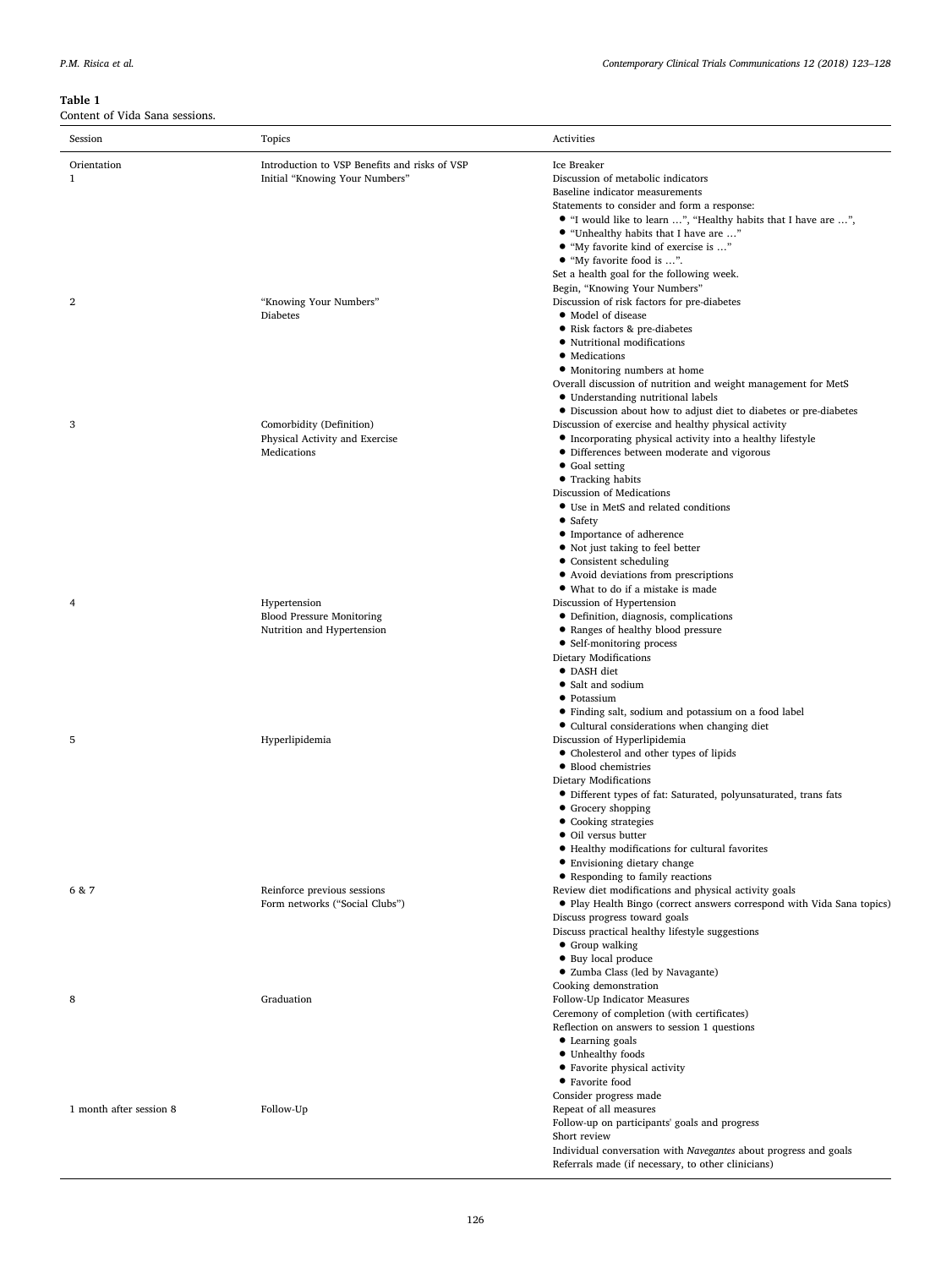<span id="page-5-0"></span>**Table 2**

| Effect size detectable for each. |
|----------------------------------|
|----------------------------------|

|            | Estimated Baseline mean (sd) | 200 | 250 | 300 | 350 | 400 |
|------------|------------------------------|-----|-----|-----|-----|-----|
| Waist      | 102.6(8.9)                   | 1.8 | 1.6 | 1.4 | 1.3 | 1.2 |
| <b>SBP</b> | 126.7 (13.8)                 | 1.8 | 1.6 | 1.4 | 1.3 | 1.2 |
| <b>DBP</b> | 73.5(9.4)                    | 1.9 | 1.7 | 1.5 | 14  | 1.3 |
| Glucose    | 105.4 (12.5)                 | 1.8 | 1.6 | 14  | 1.3 | 1.2 |

#### *4.3. Food and nutrition*

Participants complete a pre- and post-intervention assessment to evaluate their improvements in knowledge. The *Navegante* administers the test verbally, using PowerPoint slides with graphics and photos to illustrate the questions. This assessment consists of several tasks: 1) choosing which is the healthier of two food options, 2) classifying blood pressure readings as "healthy" or "unhealthy", and 3) comparing the salt or sugar content of two different foods. Participants record their answers on an answer sheet that features simple graphic responses, such as True or False, A or B, and "thumbs up" or "thumbs down". The *Navegante* repeats the test twice for both the pre- and post-test to ensure that each participant has the opportunity to answer each question regardless of reading or writing ability.

#### **5. Sample size**

Though the Vida Sana was not initially created as a research study, the possible sample sizes needed to assess were identified [\(Table 2](#page-5-0)). With samples from 200 to 400 participants, differences were calculated based on sample data (means and standard deviations) from an analogous community study [[15\]](#page-6-13). Differences in waist circumference between 1.2 cm (200 participants) to 1.8 cm (400 participants) would be able to be detected. Estimates for SBP, DBP and glucose, the other risk factors for MetS are indicated.

#### **6. Data analysis**

A previous manuscript reported data for the pilot year of the VSP intervention at CEHC; showing that 60% of participants had measured improvements in clinical measures at 8 weeks and 90% demonstrated improved health literacy measures, with maintenance of many clinical improvements at later follow-up [\[16](#page-6-14)]. Data for years 2–5 presented here will be assessed separately from those previously reported. Baseline values of all clinical measures will be assessed by demographic characteristics using ANOVA models to determine the characteristics of those at higher or lower initial risk. Missing follow-up data will be imputed as the baseline value carried forward. Change in each measure will be assessed as paired t-tests for the overall sample, then separately for groups found to have unhealthy values at baseline. Differences in change by demographics will be assessed with ANOVA models.

#### **7. Discussion**

VSP joins other intervention studies that document clinical engagement with Hispanic patients through a community interface [[15](#page-6-13)[,17–20](#page-6-15)]. Similar interventions engage patients in a group format [[15](#page-6-13)[,17–20](#page-6-15)], although a relaxed, "social club," style seems to be unique to VSP. Several other interventions utilized the skills and connection of community health workers [\[15](#page-6-13)[,18](#page-6-16)], though the *Navegantes* of VSP combined the training and skill of CHWs with peer counseling. More intensive intervention components, such as home visits [[19\]](#page-6-17), and individual level counseling [[19\]](#page-6-17), and online counseling [[20\]](#page-6-18) have also been included in other intervention studies involving Hispanic populations. Several studies intervened for longer periods of 3–4 months compared with VSP's 8 weeks [\[19](#page-6-17)[,21](#page-6-19)], however, promising outcomes do occur even in the shorter format.

VSP, like DPP and others, addresses patients prior to clinical diagnoses of diabetes [[15](#page-6-13),[17–19\]](#page-6-15) or other metabolic syndrome-related conditions [[20–23\]](#page-6-18), though many addressed secondary prevention among those being treated [\[24](#page-6-20)]. The clinical effects of Hispanic-focused, community-based interventions have also broadened beyond measures associated directly with MetS and associated conditions to assessment of measures of stress [[21\]](#page-6-19) or depressive symptoms [[19\]](#page-6-17).

Strengths of the VSP study design are in the deep connections with the community. Both the clinical services of CEHC, which ties recruitment to the community through clinical care, and the very personal connection of the *Navegantes* with participants in their teaching style and communication with individual participants throughout underpin the connection of this program to the community. The modest costs mean that this program is feasible to be disseminated to other community clinics, and possibly to other participation groups including other immigrant communities. The metabolic measures collected allow for potential to demonstrate clinical effectiveness. The innovative knowledge data collected using measures designed for literacy limitations also provide indicators of learning processes.

Intervention connections to the community are especially important. Though behavioral risks for Hispanics are clear, these may stem from broader environmental factors. Socioeconomic barriers, lifestyle and relative accessibility to grocery stores stocked with nutritious foods contribute to these disparities [[5](#page-6-21)]. For example, 15.8% of Hispanic families of one study report experiencing food insecurity, which is associated with poor dietary quality and higher rates of obesity overall [\[25](#page-6-22)] and among low-income Hispanics [[26\]](#page-6-23), though this connection between food insecurity and obesity varies between low-income immigrant groups [\[27](#page-6-24)].

In addition to unhealthy behaviors and socioeconomic risk, lack of connection with health care resources may be exacerbated by health literacy limitations, defined by the United States Institute of Medicine, as "the degree to which individuals have the capacity to obtain, process and understand basic health information and services needed to make appropriate health decisions." [\[28](#page-6-25)] Health literacy has been found to be a major barrier to health care within Hispanic immigrant populations in the United States in particular because of the language barriers that exist between patients and their providers. However, even among English-speaking patient populations, it has been estimated that up to 48% do not have adequate functional health literacy [\[29](#page-6-26)]. Lower health literacy, which includes skills in understanding complicated vocabulary and numeracy, decreases the likelihood that Hispanics can fully comprehend their health conditions and associated lifestyle factors to allow for healthy behavior change across several lifestyle factors. When health literature is provided only in English, language may also be a barrier to health literacy. Low level reading comprehension among lowincome Spanish-speaking populations, even when health education materials are provided in Spanish, may also limit health knowledge acquisition [\[30](#page-6-27)].

VSP may be improved by addressing several aspects of the intervention and evaluation aspects of the study. Behavioral theory applied to interventions strengthens the behavioral objectives and targets evaluation to match, but also extends evaluation into the measurement of theoretical psychosocial constructs that would be expected to account for observed behavioral changes. VSP includes many theoretical postulates, but was not planned to intervene on or measure those constructs. Future work might strengthen the connection to behavioral theory to better understand the mechanisms of observed success.

Similarly, the processes by which VSP intervention components are successful should be strengthened, which can more readily occur by strengthening process measures. Robust assessment of the demographics of the patients engaged in VSP in comparison with the CEHC patient population and the characteristics of the broader community would demonstrate how well VSP is reaching or possibly missing groups within the intended target audience. VSP could also be strengthened